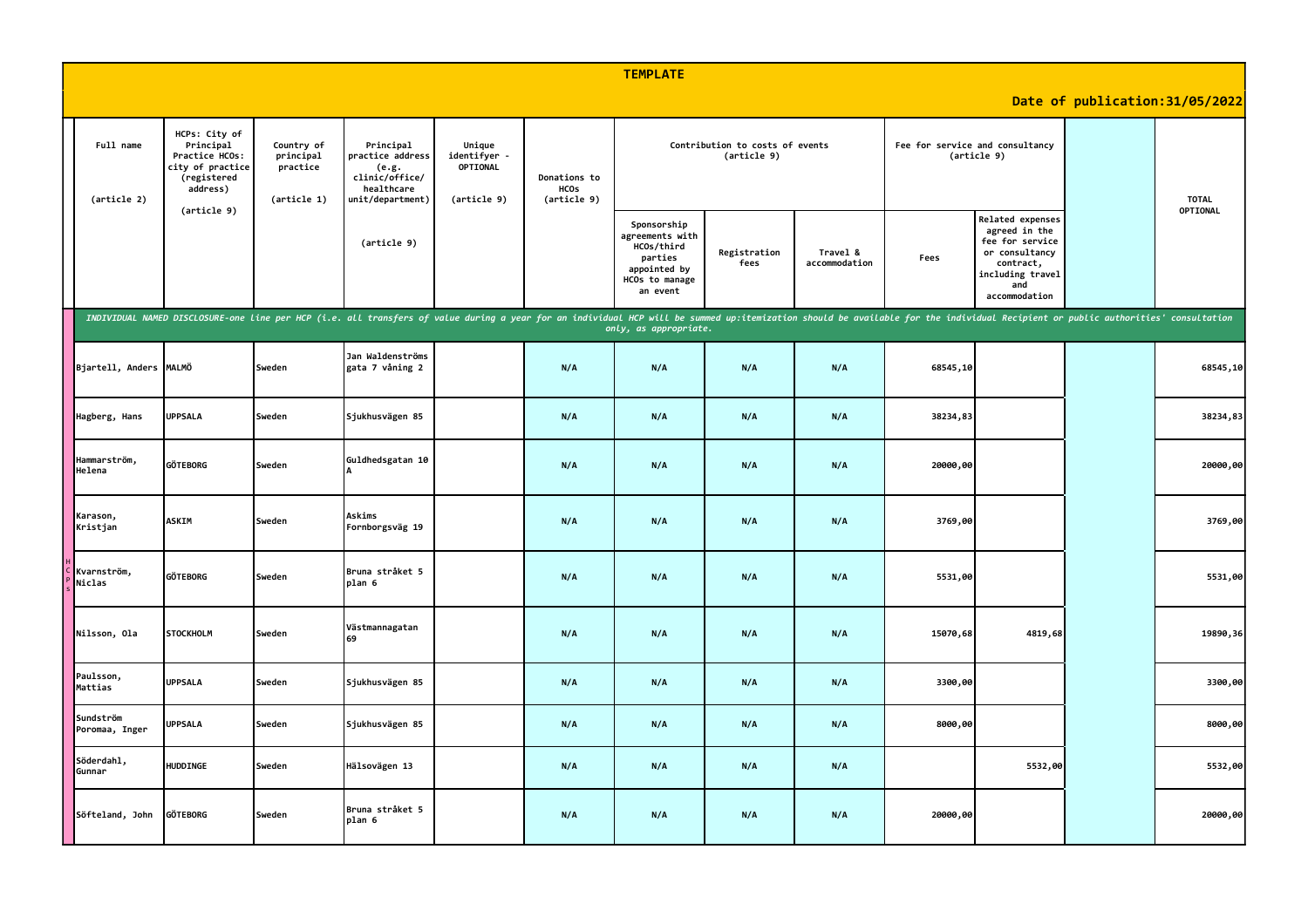|                                                    | Full name<br>(article 2) | HCPs: City of<br>Principal<br>Principal<br>Country of<br>Unique<br>identifyer -<br>principal<br>practice address<br>Practice HCOs:<br>city of practice<br>practice<br><b>OPTIONAL</b><br>(e.g.<br>clinic/office/<br>(registered<br>address)<br>healthcare<br>(article 1)<br>unit/department)<br>(article 9) |  |                                                                                                                                                                                                                                |  | <b>Donations to</b><br><b>HCOs</b><br>(article 9) |                                                                                                       | Contribution to costs of events<br>(article 9) |                           |         | Fee for service and consultancy<br>(article 9)                                                                                  | <b>TOTAL</b> |
|----------------------------------------------------|--------------------------|-------------------------------------------------------------------------------------------------------------------------------------------------------------------------------------------------------------------------------------------------------------------------------------------------------------|--|--------------------------------------------------------------------------------------------------------------------------------------------------------------------------------------------------------------------------------|--|---------------------------------------------------|-------------------------------------------------------------------------------------------------------|------------------------------------------------|---------------------------|---------|---------------------------------------------------------------------------------------------------------------------------------|--------------|
|                                                    |                          | (article 9)                                                                                                                                                                                                                                                                                                 |  | (article 9)                                                                                                                                                                                                                    |  |                                                   | Sponsorship<br>agreements with<br>HCOs/third<br>parties<br>appointed by<br>HCOs to manage<br>an event | Registration<br>fees                           | Travel &<br>accommodation | Fees    | Related expenses<br>agreed in the<br>fee for service<br>or consultancy<br>contract,<br>including travel<br>and<br>accommodation | OPTIONAL     |
|                                                    |                          |                                                                                                                                                                                                                                                                                                             |  | INDIVIDUAL NAMED DISCLOSURE-one line per HCP (i.e. all transfers of value during a year for an individual HCP will be summed up:itemization should be available for the individual Recipient or public authorities' consultati |  |                                                   | only, as appropriate.                                                                                 |                                                |                           |         |                                                                                                                                 |              |
|                                                    |                          |                                                                                                                                                                                                                                                                                                             |  | OTHER, not included above - where information cannot be disclosed on an individual basis with regard to the General Data Protection Regulation                                                                                 |  |                                                   |                                                                                                       |                                                |                           |         |                                                                                                                                 |              |
|                                                    |                          |                                                                                                                                                                                                                                                                                                             |  | Aggregate amount attributable to transfers of value to such Recipients - article 10                                                                                                                                            |  | N/A                                               | N/A                                                                                                   | N/A                                            | N/A                       | 4792,91 |                                                                                                                                 | 4792,91      |
| Number of Recipients                               |                          |                                                                                                                                                                                                                                                                                                             |  |                                                                                                                                                                                                                                |  | N/A                                               | N/A                                                                                                   | N/A                                            | N/A                       | 1       |                                                                                                                                 | $\mathbf{1}$ |
| % of total number of recipients of individual HCPs |                          |                                                                                                                                                                                                                                                                                                             |  |                                                                                                                                                                                                                                |  | N/A                                               | N/A                                                                                                   | N/A                                            | N/A                       | 0,1     |                                                                                                                                 | N/A          |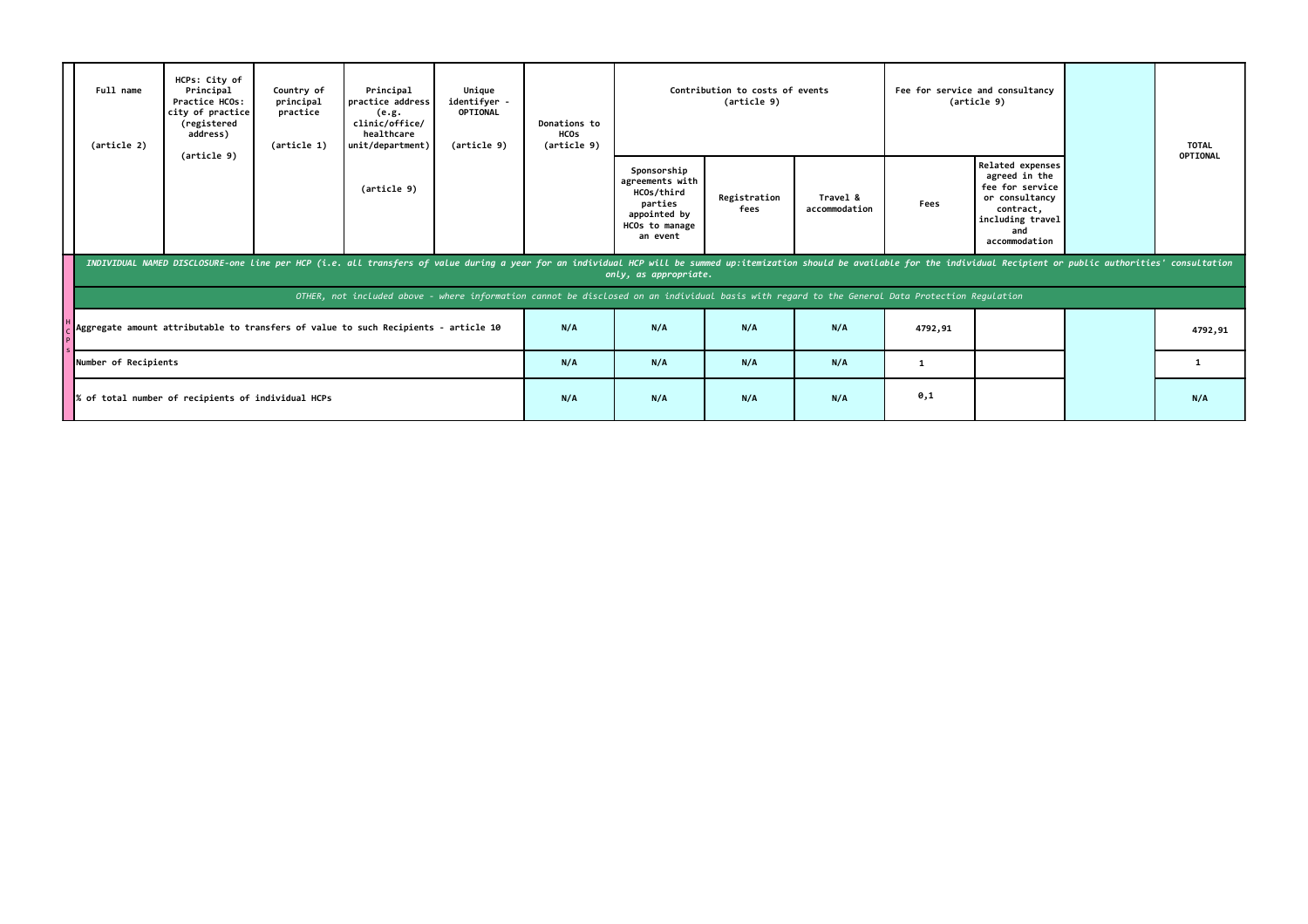| Full name<br>(article 2)                   | HCPs: City of<br>Principal<br>Practice HCOs:<br>city of practice<br>(registered<br>address)                                                                                                                                    | Country of<br>principal<br>practice<br>(article 1) | Principal<br>practice address<br>(e.g.<br>clinic/office/<br>healthcare<br>unit/department) | Unique<br>identifyer -<br><b>OPTIONAL</b><br>(article 9) | Donations to<br><b>HCOs</b><br>(article 9) |                                                                                                       | Contribution to costs of events<br>(article 9) |                           |          | Fee for service and consultancy<br>(article 9)                                                                                  | <b>TOTAL</b> |
|--------------------------------------------|--------------------------------------------------------------------------------------------------------------------------------------------------------------------------------------------------------------------------------|----------------------------------------------------|--------------------------------------------------------------------------------------------|----------------------------------------------------------|--------------------------------------------|-------------------------------------------------------------------------------------------------------|------------------------------------------------|---------------------------|----------|---------------------------------------------------------------------------------------------------------------------------------|--------------|
|                                            | (article 9)                                                                                                                                                                                                                    |                                                    | (article 9)                                                                                |                                                          |                                            | Sponsorship<br>agreements with<br>HCOs/third<br>parties<br>appointed by<br>HCOs to manage<br>an event | Registration<br>fees                           | Travel &<br>accommodation | Fees     | Related expenses<br>agreed in the<br>fee for service<br>or consultancy<br>contract,<br>including travel<br>and<br>accommodation | OPTIONAL     |
|                                            | INDIVIDUAL NAMED DISCLOSURE-one line per HCO (i.e. all transfers of value during a year for an individual HCO will be summed up:itemization should be available for the individual Recipient or public authorities' consultati |                                                    |                                                                                            |                                                          |                                            | only, as appropriate)                                                                                 |                                                |                           |          |                                                                                                                                 |              |
| <b>Bennet Medical</b><br>Consulting AB     | HOVÅS                                                                                                                                                                                                                          | Sweden                                             | Hovås<br>Bautastensväg 5                                                                   |                                                          |                                            |                                                                                                       | N/A                                            | N/A                       | 27000,00 |                                                                                                                                 | 27000,00     |
| Heilborn Medical<br>AB                     | <b>STOCKHOLM</b>                                                                                                                                                                                                               | Sweden                                             | Upplandsgatan 64                                                                           |                                                          |                                            |                                                                                                       | N/A                                            | N/A                       | 18000,00 |                                                                                                                                 | 18000,00     |
| Hekla HB                                   | <b>ASKIM</b>                                                                                                                                                                                                                   | Sweden                                             | Askims<br>Fornborgsväg 19                                                                  |                                                          |                                            |                                                                                                       | N/A                                            | N/A                       | 18000,00 |                                                                                                                                 | 18000,00     |
| Hema Care AB                               | <b>BORÅS</b>                                                                                                                                                                                                                   | Sweden                                             | Hultabackegatan<br>14                                                                      |                                                          |                                            |                                                                                                       | N/A                                            | N/A                       | 29355,11 |                                                                                                                                 | 29355,11     |
| Husläkarjouren<br>Mats Hammar<br>Linköping | <b>LINKÖPING</b>                                                                                                                                                                                                               | Sweden                                             | Astrakanvägen 22                                                                           |                                                          |                                            |                                                                                                       | N/A                                            | N/A                       | 14000,00 |                                                                                                                                 | 14000,00     |
| Höög Kompetens<br>AB                       | <b>ÄLVSJÖ</b>                                                                                                                                                                                                                  | Sweden                                             | Ottesångsvägen<br>115                                                                      |                                                          |                                            |                                                                                                       | N/A                                            | N/A                       | 6000,00  |                                                                                                                                 | 6000,00      |
| <b>INEMBER AB</b>                          | <b>YTTERBY</b>                                                                                                                                                                                                                 | Sweden                                             | Hemmansgatan 9                                                                             |                                                          |                                            |                                                                                                       | N/A                                            | N/A                       | 20000,00 |                                                                                                                                 | 20000,00     |
| Karolinska Univ<br>Sjh Huddinge            | <b>HUDDINGE</b>                                                                                                                                                                                                                | Sweden                                             | Hälsovägen 13                                                                              |                                                          |                                            | 21323,00                                                                                              | N/A                                            | N/A                       | 19500,00 |                                                                                                                                 | 40823,00     |
| Niclas<br>Kvarnström<br>Enskild firma      | KÅLLERED                                                                                                                                                                                                                       | Sweden                                             | Labacka Höjd 20                                                                            |                                                          |                                            |                                                                                                       | N/A                                            | N/A                       | 19500,00 |                                                                                                                                 | 19500,00     |
| Pharmetheus AB                             | <b>UPPSALA</b>                                                                                                                                                                                                                 | Sweden                                             | Dag<br>Hammarskjölds<br>väg 36 B                                                           |                                                          |                                            |                                                                                                       | N/A                                            | N/A                       | 45093,73 |                                                                                                                                 | 45093,73     |
| SUF Svensk<br>Urologisk<br>Förening        | <b>VÄSTERÅS</b>                                                                                                                                                                                                                | Sweden                                             | Västmanlands<br>sjukhus                                                                    |                                                          |                                            | 61539,00                                                                                              | N/A                                            | N/A                       |          |                                                                                                                                 | 61539,00     |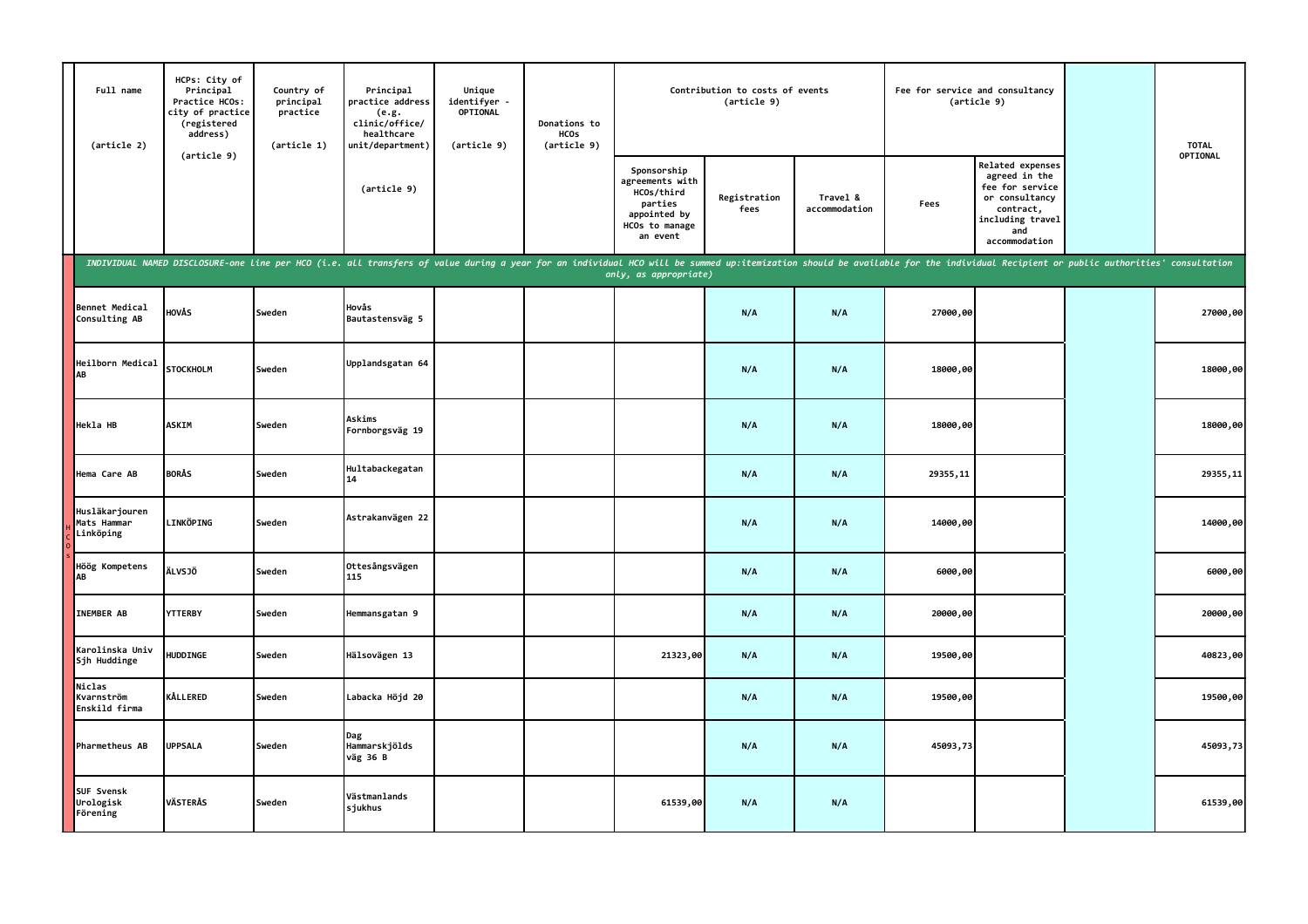| Full name<br>(article 2)                                                                    | HCPs: City of<br>Principal<br>Practice HCOs:<br>city of practice<br>(registered<br>address)                                                                                                                                    | Country of<br>principal<br>practice<br>(article 1) | Principal<br>practice address<br>(e.g.<br>clinic/office/<br>healthcare<br>unit/department) | Unique<br>identifyer<br><b>OPTIONAL</b><br>(article 9) | Donations to<br><b>HCOS</b><br>(article 9) |                                                                                                       | Contribution to costs of events<br>(article 9) |                           |          | Fee for service and consultancy<br>(article 9)                                                                                  | <b>TOTAL</b> |
|---------------------------------------------------------------------------------------------|--------------------------------------------------------------------------------------------------------------------------------------------------------------------------------------------------------------------------------|----------------------------------------------------|--------------------------------------------------------------------------------------------|--------------------------------------------------------|--------------------------------------------|-------------------------------------------------------------------------------------------------------|------------------------------------------------|---------------------------|----------|---------------------------------------------------------------------------------------------------------------------------------|--------------|
|                                                                                             | (article 9)                                                                                                                                                                                                                    |                                                    | (article 9)                                                                                |                                                        |                                            | Sponsorship<br>agreements with<br>HCOs/third<br>parties<br>appointed by<br>HCOs to manage<br>an event | Registration<br>fees                           | Travel &<br>accommodation | Fees     | Related expenses<br>agreed in the<br>fee for service<br>or consultancy<br>contract,<br>including travel<br>and<br>accommodation | OPTIONAL     |
|                                                                                             | INDIVIDUAL NAMED DISCLOSURE-one line per HCO (i.e. all transfers of value during a year for an individual HCO will be summed up:itemization should be available for the individual Recipient or public authorities' consultati |                                                    |                                                                                            |                                                        |                                            | only, as appropriate)                                                                                 |                                                |                           |          |                                                                                                                                 |              |
| Svensk Förening<br>Obstetrik och<br>Gynekologi                                              | <b>STOCKHOLM</b>                                                                                                                                                                                                               | Sweden                                             | Drottninggatan<br>55 2tr                                                                   |                                                        |                                            | 25000,00                                                                                              | N/A                                            | N/A                       |          |                                                                                                                                 | 25000,00     |
| Transplantations<br>centrum                                                                 | <b>GÖTEBORG</b>                                                                                                                                                                                                                | Sweden                                             | Bruna stråket 5<br>plan 6                                                                  |                                                        |                                            | 18000,00                                                                                              | N/A                                            | N/A                       |          |                                                                                                                                 | 18000,00     |
| Transplantations<br>kirurgi                                                                 | <b>UPPSALA</b>                                                                                                                                                                                                                 | Sweden                                             | Sjukhusvägen 85                                                                            |                                                        |                                            | 60000,00                                                                                              | N/A                                            | N/A                       |          |                                                                                                                                 | 60000,00     |
| Trollåskonsulten<br><b>HB</b>                                                               | <b>ASKIM</b>                                                                                                                                                                                                                   | Sweden                                             | Myrbäcksvägen 20                                                                           |                                                        |                                            |                                                                                                       | N/A                                            | N/A                       | 20000,00 |                                                                                                                                 | 20000,00     |
| Appelvikens<br>tropikkonsult AB                                                             | <b>BROMMA</b>                                                                                                                                                                                                                  | Sweden                                             | Strömkarlsvägen<br>53                                                                      |                                                        |                                            |                                                                                                       | N/A                                            | N/A                       | 25000,00 |                                                                                                                                 | 25000,00     |
| OTHER, not included above - where information cannot be disclosed per HCO for legal reasons |                                                                                                                                                                                                                                |                                                    |                                                                                            |                                                        |                                            |                                                                                                       |                                                |                           |          |                                                                                                                                 |              |
| Aggregate amount attributable to transfers of value to such Recipients - article 10         |                                                                                                                                                                                                                                |                                                    |                                                                                            |                                                        | N/A                                        | N/A                                                                                                   | N/A                                            | N/A                       |          |                                                                                                                                 |              |
| Number of Recipients<br>% of total number of recipients of individual HCOs - article 10     |                                                                                                                                                                                                                                |                                                    |                                                                                            |                                                        | N/A                                        | N/A                                                                                                   | N/A                                            | N/A                       |          |                                                                                                                                 |              |
|                                                                                             |                                                                                                                                                                                                                                |                                                    |                                                                                            |                                                        | N/A                                        | N/A                                                                                                   | N/A                                            | N/A                       |          |                                                                                                                                 | N/A          |

**N/A = Not applicable**